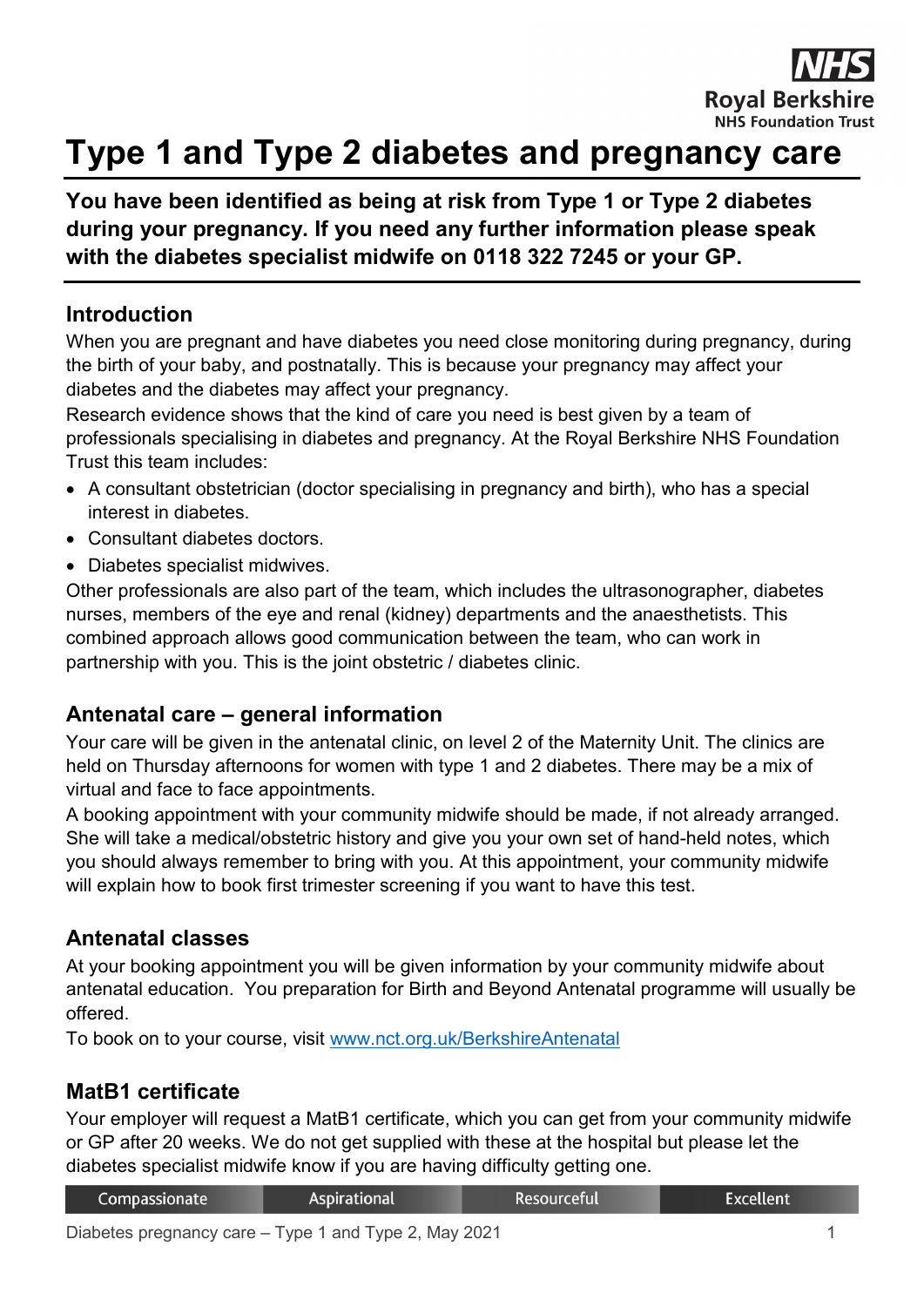# **Clinic visits**

The first person you see in the antenatal clinic will be our health care assistant, who will take your blood pressure, test your urine and record your weight and height. You will then see the consultant obstetrician, together with the consultant diabetes doctor and the diabetes specialist midwife. They will review your diabetes care, make insulin adjustments according to your needs and review the growth and well-being of your baby.

You will be asked to monitor your blood glucose at home six times per day, before you eat, 1 hour after meals and before bed. We now are offering women to download a free app which means Blood sugar readings can be sent directly to us, if unable to load or use the app you will be asked to email readings weekly. On your first visit to clinic, if you do not have a meter you will be given one with a log book so you can start monitoring your blood sugars. It is really important to bring the log book to all clinic visits with you if you are unable to use the app. Your insulin requirements will increase throughout the pregnancy, so your home monitoring results are important as a guide to make safe adjustments to your insulin doses.

After your clinic visit, the next appointment will be arranged which you should book at reception before leaving. Appointments can vary between weekly to every 4 weeks.

The consultations, up to 24-26 weeks, focus strongly on the diabetes control, as this is the most important aspect of the pregnancy at this stage. After 27-28 weeks you will be offered regular scans, which take the place of feeling the tummy and listening to the baby.

During your pregnancy we will try to achieve near normal blood sugar control, which increases the risk of severe hypoglycaemia. For those on insulin, you can be supplied with GlucoGel concentrated glucose solution if you need it and, if you have type 1 diabetes, you will be prescribed a Glucagon injection that your partner, relative or work colleague may give in the event that you become unconscious. This injection will raise your blood sugar and you will return to consciousness. We can give instructions on its use if needed.

Due to the risk of severe hypoglycaemia, we advise that you do not take a bath while there is no other adult person present in the house.

# **Why is it important and what are the risks?**

When you blood sugar remains high, then your baby will be affected by those high levels and the growth and development can be adversely affected. Good control of blood sugars during pregnancy can reduce the risk of the following:

- Increased risk of miscarriage, birth defects and still births.
- Large baby (Macrosomia).
- Difficulty delivering babies shoulders leading to trauma to both mother and baby (called shoulder dystocia).
- Induction of labour and its possible failure which would lead to Caesarean section.
- Low blood sugar in your newborn baby (called neonatal hypoglycaemia.
- Loss of your baby in the days and weeks around delivery (known as perinatal death).
- Childhood obesity in later life.
- Increased risk of operative delivery.
- And your baby being admitted to the Special Care Baby Unit.

| Compassionate | Aspirational | <b>Resourceful</b> | Excellent |
|---------------|--------------|--------------------|-----------|
|               |              |                    |           |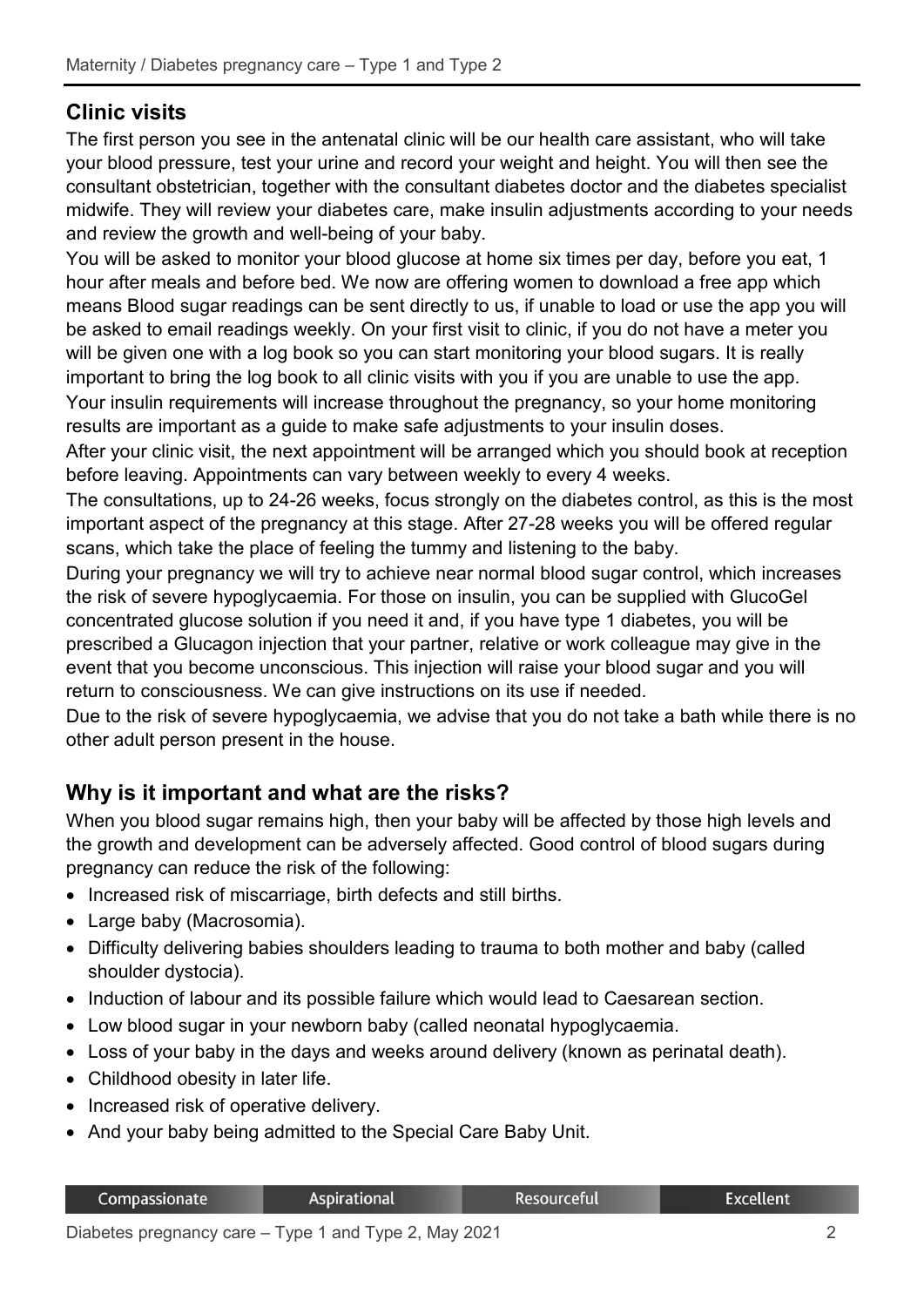#### **Antenatal insulin therapy**

Some types of insulin and insulin schedules are not ideal for pregnancy and it is possible, in some cases, that changes will be recommended.

#### **Oral hypoglycaemic medication**

For type 2 diabetics taking tablets, a change to insulin may be necessary. Metformin is used in pregnancy but all other diabetes tablets may be stopped. You will be advised if insulin is needed and instructed in its use. You will be given equipment to get you started but repeat supplies will need to come from your GP.

#### **Other medications**

Other medication that you may be taking will be reviewed. Some drugs cannot be taken in pregnancy and, again, changes may be needed. This particularly applies to certain kinds of blood pressure and cholesterol lowering tablets.

#### **Folic acid**

Folic acid tablets will be recommended up to the  $12<sup>th</sup>$  week of your pregnancy. Folic acid helps in the prevention of spinal defects in babies and is commonly taken by all pregnant women. You will be advised to take 5mg daily, which is a higher dose than that usually taken and is only available on prescription. Repeat supplies should be obtained from your GP.

#### **Low dose aspirin**

Taken to reduce the risk of developing pre-eclampsia, having a baby smaller than expected and giving birth prematurely, that is delivered before 37 weeks..

#### **Vitamin D**

All pregnant women are advised to take a Vitamin D supplement in pregnancy (10 mcg a day) and while breastfeeding, Vitamin D is required for healthy skeletal growth and bone health. A newborn's vitamin D status is largely determined by the mother's level of vitamin D during pregnancy.

#### **Eyes**

Eye changes related to diabetes are possible due to the pregnancy and you will be referred for additional eye screening in pregnancy. Two screening checks will be arranged, one at the beginning and one in the middle of the pregnancy. If changes to the eyes are detected more frequent monitoring and possibly treatment may be advised.

#### **Urine testing**

Every visit will include monitoring of your blood pressure and urine.

We check the urine for glucose but, more importantly, for protein. Finding protein in the urine may indicate to us that your kidneys are being affected by the pregnancy or it may be a sign of

| Compassionate | Aspirational | Resourceful | Excellent |
|---------------|--------------|-------------|-----------|
|               |              |             |           |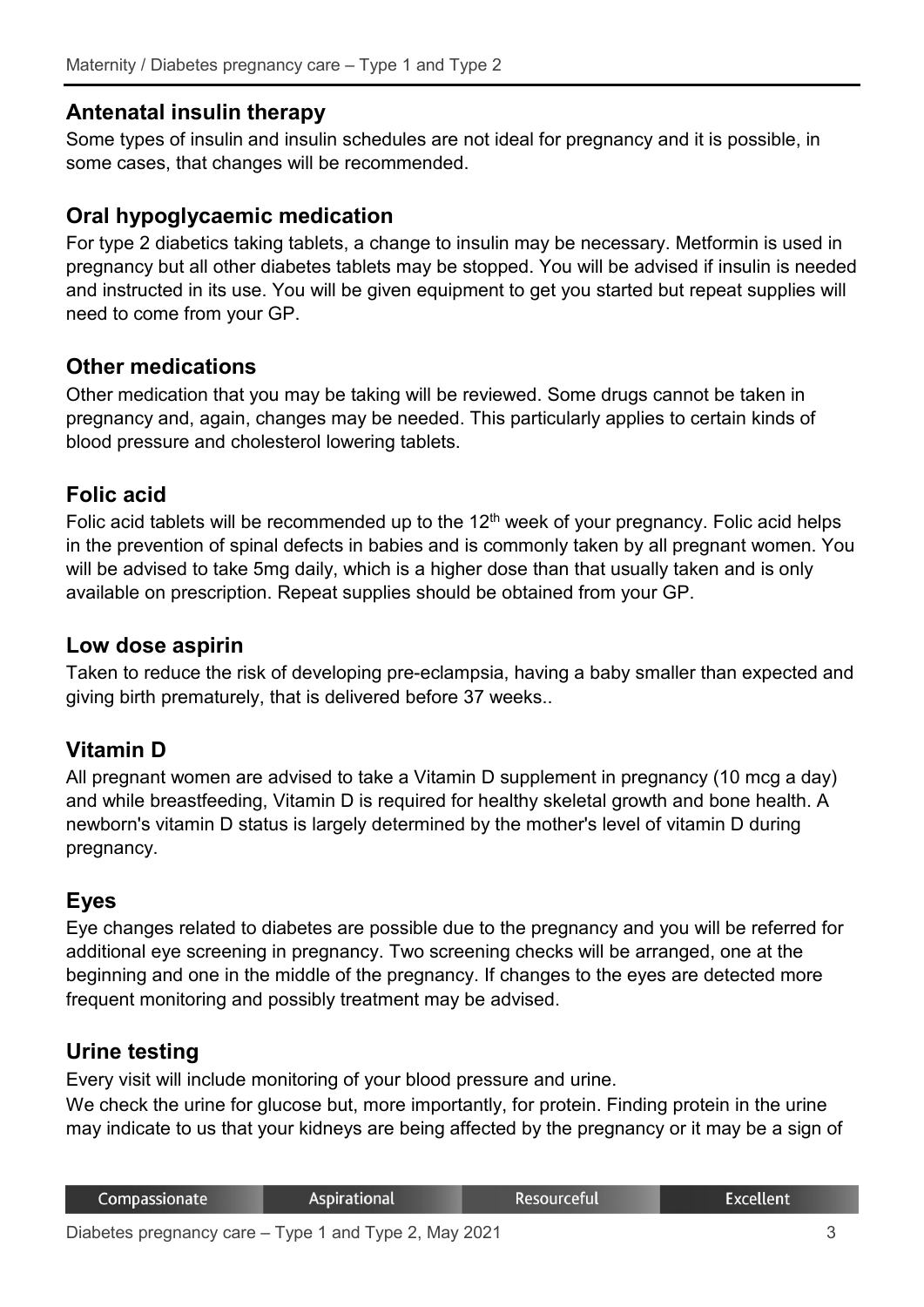pre-eclampsia. If you have a significant amount of protein in the urine we may refer you to the renal (kidney) specialists.

#### **Blood pressure**

Your blood pressure will be checked at every antenatal visit. This is an important test as a rise in blood pressure can alert us to the onset of pre-eclampsia, or to pregnancy-related stress on the kidneys due to the diabetes.

# **Pre-eclampsia**

Pre-eclampsia is a condition of pregnancy that is usually characterised by high blood pressure, protein in the urine and swelling. Women with diabetes are more prone to pre-eclampsia. If preeclampsia is severe, you may be advised to be admitted to hospital and, occasionally, early delivery is needed.

# **Body mass index (BMI)**

We will want to know your weight and height so we can work out your body mass index (BMI). If your BMI is 40 or greater, we will recommend an appointment with an anaesthetist. This helps us to assess the safety of giving you an anaesthetic and we like to make this assessment whether we anticipate the need for an anaesthetic or not.

This appointment will be on a weekday morning.

# **Laboratory blood tests**

As for all pregnant women, blood samples will be recommended to check your health during the pregnancy. In addition, specialist samples will be needed to monitor the effect of the diabetes:

- An HbA1c measures your blood glucose control over approximately the last 3 months. NICE guidelines recommend that HbA1c levels should be below 48 mmol/mol (6.5%) during the first 12 weeks of pregnancy (also called the first trimester). HbA1c levels below 48 mmol/mol (6.5%) help reduce the risk of miscarriage, birth defects in babies, and stillbirth or death in newborns.
- At the beginning of pregnancy, screening of your thyroid function is recommended, as problems with the thyroid can occur more commonly with diabetes. If you already have thyroid problems, regular blood checks of your thyroid function will be ordered and your medication may need to be altered.
- At the beginning of the pregnancy and towards the end we recommend a blood sample to check your kidney function.
- If your blood pressure rises, we recommend bloods to screen for pre-eclampsia, including samples to monitor your kidney and liver function and some of the factors involved in blood clotting.

# **Ultrasound**

• An ultrasound will be offered at, or as soon as possible after, 7 weeks. To accurately date the pregnancy a further scan will be arranged between 11 weeks and 3 days, and 13 weeks and 6 days.

| Compassionate ' | Aspirational | Resourceful' | Excellent |
|-----------------|--------------|--------------|-----------|
|-----------------|--------------|--------------|-----------|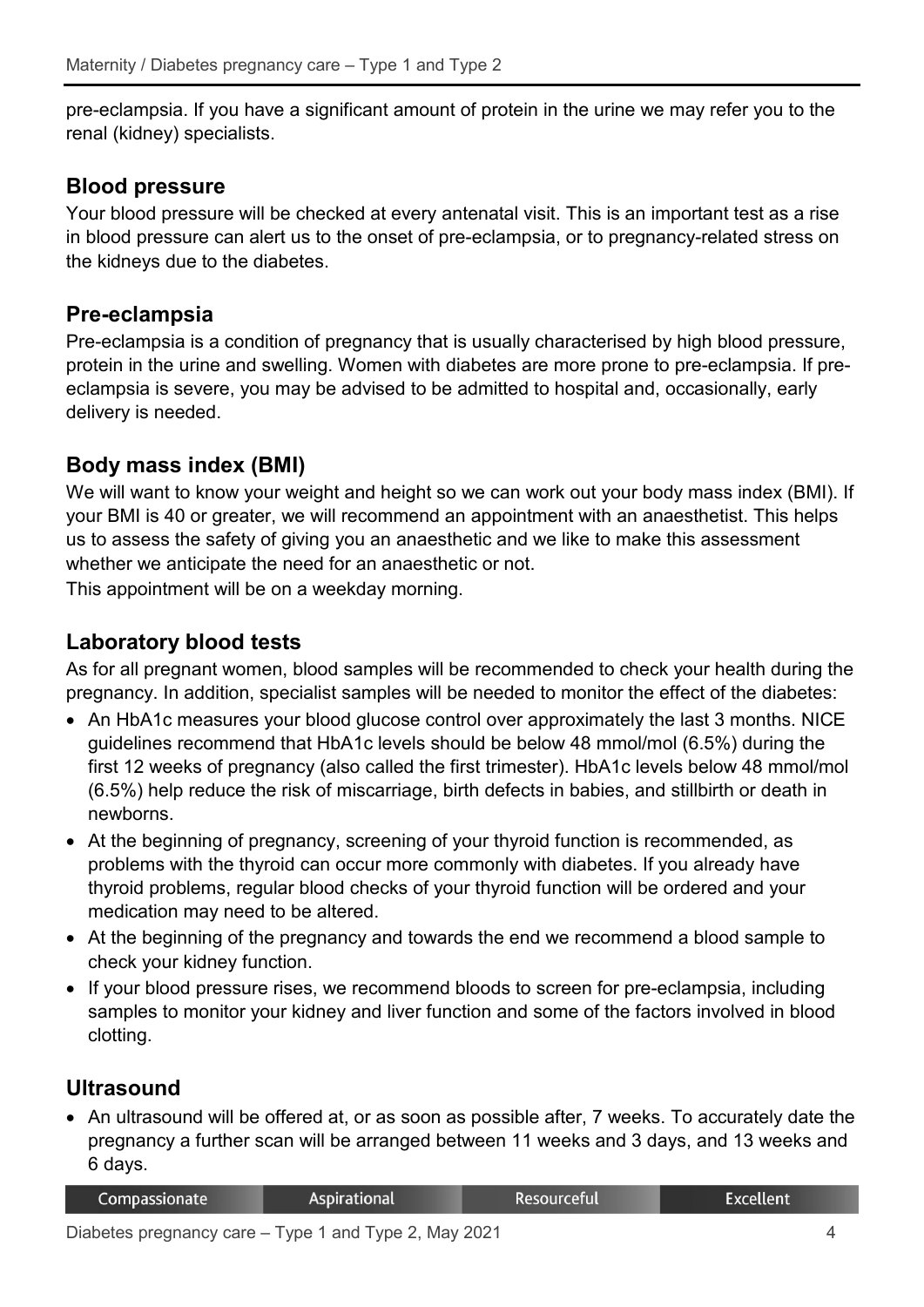- As for all our pregnant women, a routine scan at 20 weeks will be offered to check the baby's general anatomy.
- After 28 weeks ultrasound scanning will be done more frequently, usually every 4 weeks, to monitor the growth of the baby. If the baby's growth is normal scanning may only be recommended monthly.

#### **Contact between appointments**

It is common for the diabetes specialist midwives to contact you between visits to adjust insulin doses or to ascertain that you are comfortable with the doses you are on. Their contact details are at the end of this booklet. For urgent problems you should ring the Triage line on 0118 322 7304 or the Delivery Suite on 0118 322 7303.

# **Steroids**

If there is any risk of delivery before 36 weeks, a one-day course of steroid tablets will be recommended. Steroids help reduce the risk of respiratory problems in babies born early. The dose is 12mgs (six small tablets) of Dexamethasone in the morning and another 12mgs, 12 hours later. Steroids are not given prior to 24 weeks and may be given at any later stage when a risk of early delivery is identified, up to 36 weeks or prior to a planned Caesarean section. Steroids can cause a significant rise in the blood glucose levels and, occasionally admission to hospital for 2 to 3 days for observation is needed. You may need intravenous insulin until the effect of the steroids has passed, when you will be able to return to your subcutaneous insulin and go home.

# **Anaesthetic appointment**

If any anaesthetic risk is identified during the pregnancy you may be asked to see one of our consultant anaesthetists. Following this appointment, a report will be put into your notes for the anaesthetist on duty to refer to on your admission to the Delivery Suite.

# **Hospital admission**

#### **Self-administration of insulin while in hospital**

When admitted to the maternity unit and while you are taking subcutaneous insulin, it is recognised that allowing you to self-manage your insulin injections and doses results in better diabetes control. This must be carried out safely and there are procedures to be followed. Initially a questionnaire needs to be filled in by the staff to ensure that you are safe to manage your own injections, e.g., you have not had a general anaesthetic in the previous 24 hours. You will be asked to read an information leaflet, agree to keep your insulin safely, out of sight and to record your blood glucose readings and insulin doses on a special form, which you will be asked to sign. This will all be explained to you on admission.

# **Delivery**

The advice regarding the timing of birth and how you will give birth to your baby depends on how well the diabetes is controlled during your pregnancy and how big the baby grows. Diabetes complications prior to pregnancy and any previous Caesarean sections will affect the

| Compassionate | <b>Aspirational</b> | Resourceful | Excellent |
|---------------|---------------------|-------------|-----------|
|               |                     |             |           |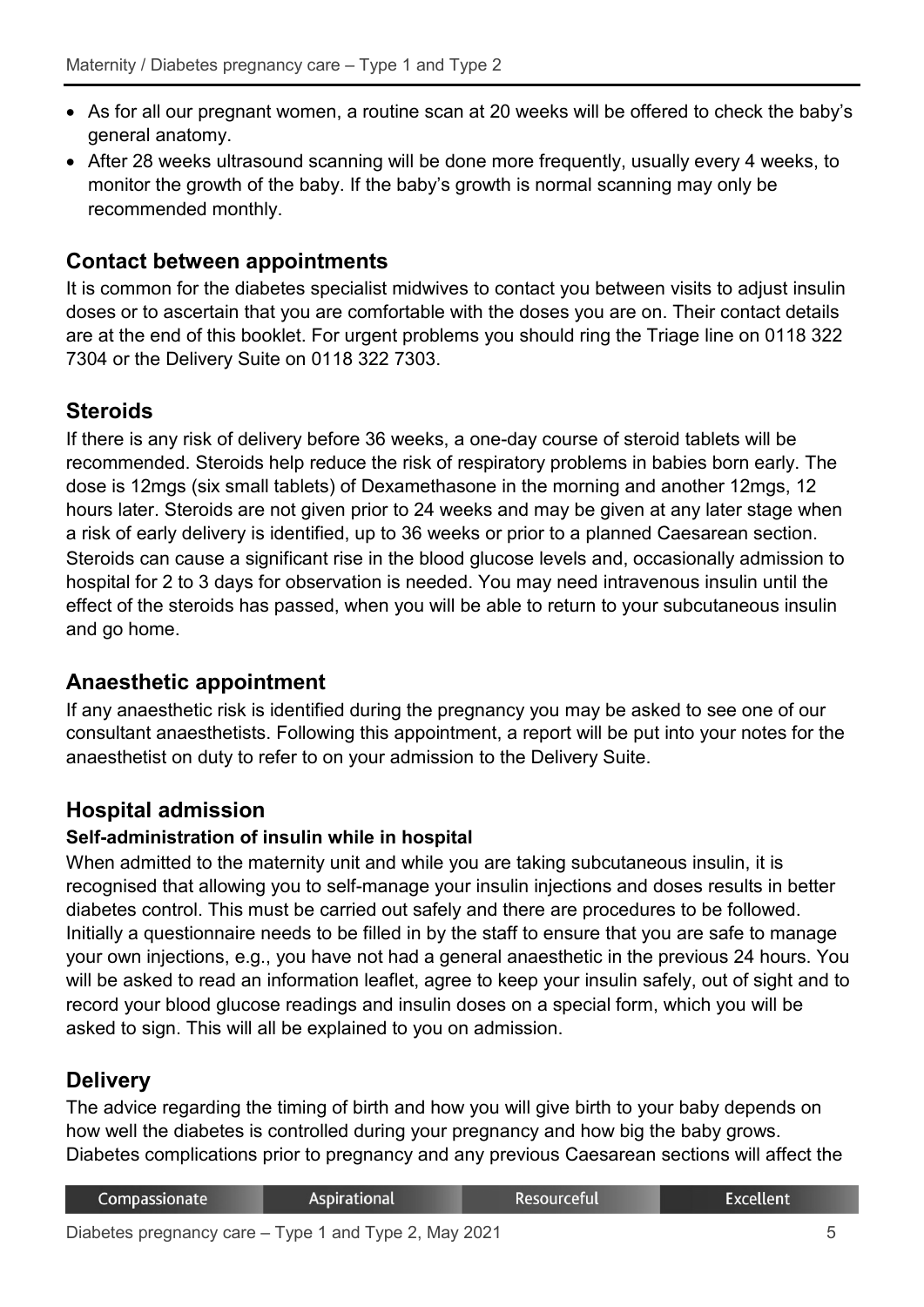advice given. If there are no medical or pregnancy related complications you will be offered delivery at 37 +0 -38+6 weeks when delivery is recommended for all women with diabetes due to the increased risk of stillbirth (CEMACH 2006 Pregnancy in women with type 1 and type 2 diabetes 2002-2003).

# **Induction of labour**

If the baby is estimated to be of normal weight and there are no other factors indicating a need for Caesarean section, then induction of labour will be recommended.

# **Monitoring**

Babies of mothers with diabetes do not always cope well with the contractions of labour. Therefore, it is necessary to monitor your baby constantly with a heart monitor while the labour is in progress. This is usually done with a monitor on your tummy but, in some instances, if the external signal is inadequate, it is advisable to put a small clip on the baby's head to monitor the baby's heart.

# **Intravenous insulin at the time of birth**

Once in labour, diabetes needs careful monitoring.

In case you need an emergency Caesarean section you will be recommended not to eat during labour. Consequently, your usual subcutaneous insulin schedule is not appropriate. The best method of ensuring adequate control of your blood glucose is with the use of an insulin intravenous infusion, also known as an insulin sliding scale. (VRII)

We use an intravenous infusion of 10% glucose, with potassium added to meet your requirements, and this is given through a pump to give you 100mls per hour. This amount takes into account your energy needs in labour. With this, through the same tube, and through another pump, a small dose of insulin is given. You will be asked to check your blood glucose every hour and the insulin will be adjusted accordingly. Intravenous insulin does not last very long in the body so the amount given can be adjusted easily and your response will be immediate.

If you are induced, you will need two separate intravenous lines. If possible these may be put into the same arm so that you have one arm completely free.

# **Vaginal birth**

If the baby has coped well with the labour and you make normal progress you will give birth with only your midwife and your partner in attendance. If the midwife feels it is appropriate, she may ask for a paediatrician (baby doctor) to attend. If you need help to give birth to your baby, the duty doctor for the Delivery Suite will attend the birth and, in some situations, this doctor may advise that the delivery be carried out in the operating theatre rather than in your delivery room. The duty anaesthetist will be available to provide epidural pain relief, if you wish, or to provide epidural or spinal pain relief for an assisted or Caesarean birth.

After delivery, as soon as you feel like eating and drinking, you may return to you subcutaneous insulin and the intravenous insulin can be stopped.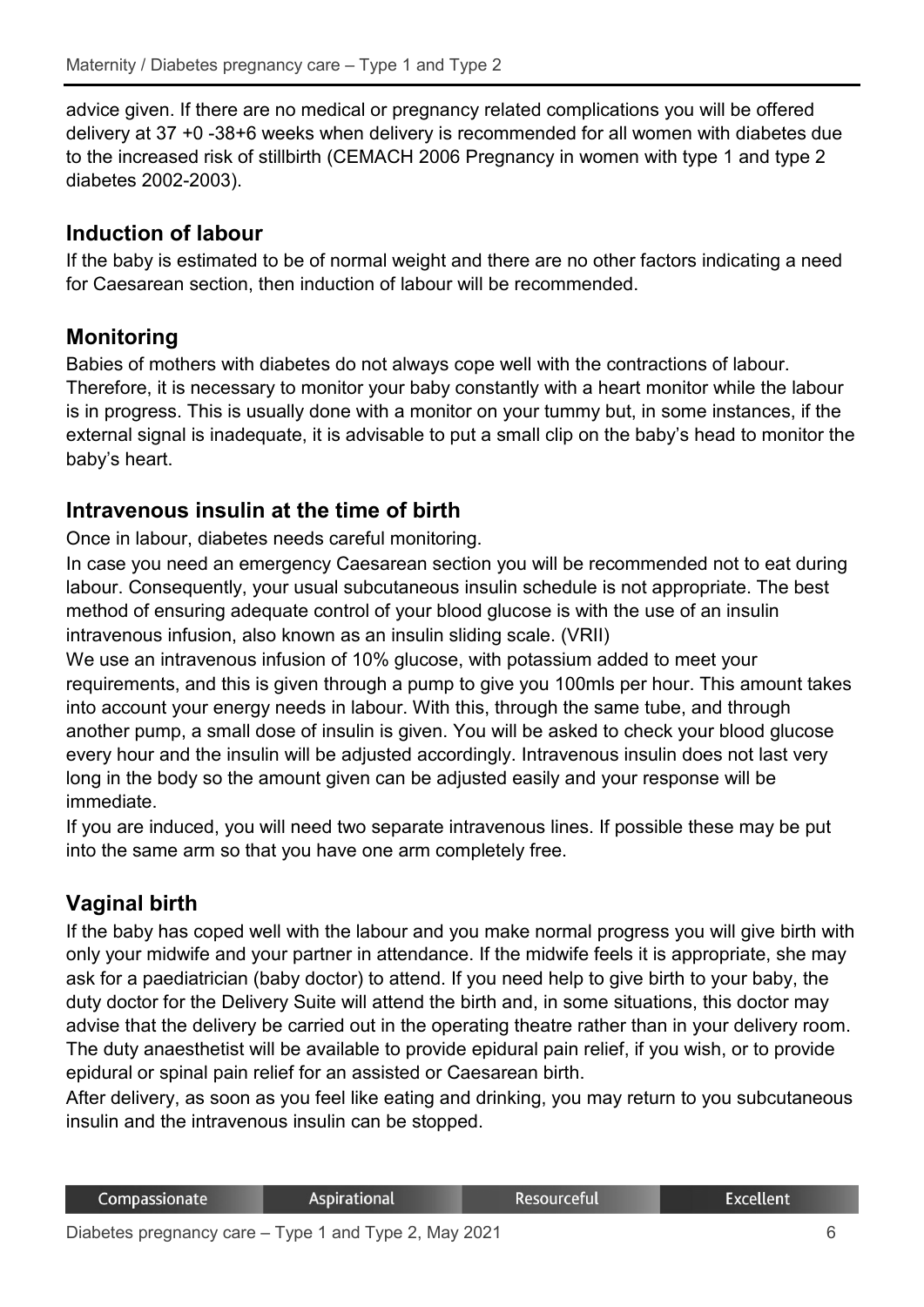# **Emergency Caesarean section with diabetes**

If, during the course of your labour, an emergency Caesarean section is advised, your diabetes will continue to be controlled with the insulin sliding scale used in labour. After the birth you will be transferred back to your room from the operating theatre. If feeling nauseous or sick you may have anti-sickness medication.

For the sake of your safety, the midwife will continue the VRII until she is sure the effects of the anaesthetic, strong analgesia or extreme tiredness have passed and she is sure you can safely self-manage your diabetes.

When you are entirely capable of managing your own diabetes care you will be encouraged to do so. When it is felt appropriate, you will be offered food. If this is tolerated, it should be followed immediately by a dose of subcutaneous insulin. For safety, the midwife may want to check the first postnatal dose of subcutaneous insulin that you give yourself.

# **Planned Caesarean section with diabetes**

You may be advised in the antenatal period to have a planned Caesarean section. You will not be able to eat after midnight. Therefore, the night before your operation, you will be advised to take a smaller dose of insulin than usual. This will be discussed with you shortly before the planned date of operation.

To ensure minimal disruption to the diabetes, you will be first on the operation list. You will be advised not to have your morning dose of insulin but insulin may be given with glucose through the intravenous infusion during the Caesarean. When able to eat, a small amount of toast will be offered with a drink of your choice and you may take a dose of subcutaneous insulin.

# **Postnatal care**

#### **Immediate postnatal insulin and diabetes management**

After delivery, the insulin doses required quickly fall to the pre-pregnancy levels and it is recommended, for the prevention of hypoglycaemia, that the pre-pregnancy doses are reduced by about a third to a half.

At the beginning of pregnancy, your pre-pregnancy insulin doses will be recorded in the hospital notes. We will refer to these and recommend suitable postnatal insulin doses when we see you for your pre-delivery discussion at 34-36 weeks of pregnancy in the Joint Diabetes Clinic.

Following the birth of your baby, when ready to eat, and, if a meal is tolerated, you will give an appropriate subcutaneous insulin dose, following which, the intravenous insulin can be stopped. If you were managed by diet, prior to starting insulin in pregnancy, after delivery you will return to diet control, with close monitoring of your blood glucose to assess the need for reintroduction of treatment.

If you were taking Metformin only prior to pregnancy, it may be continued or resumed after birth.

# **The newborn baby**

The diabetes can affect the baby in various ways and the quality of diabetes control during the pregnancy is important to minimise any adverse effects on your baby. The severity of any longterm diabetic complications that you have prior to pregnancy will also affect the way the baby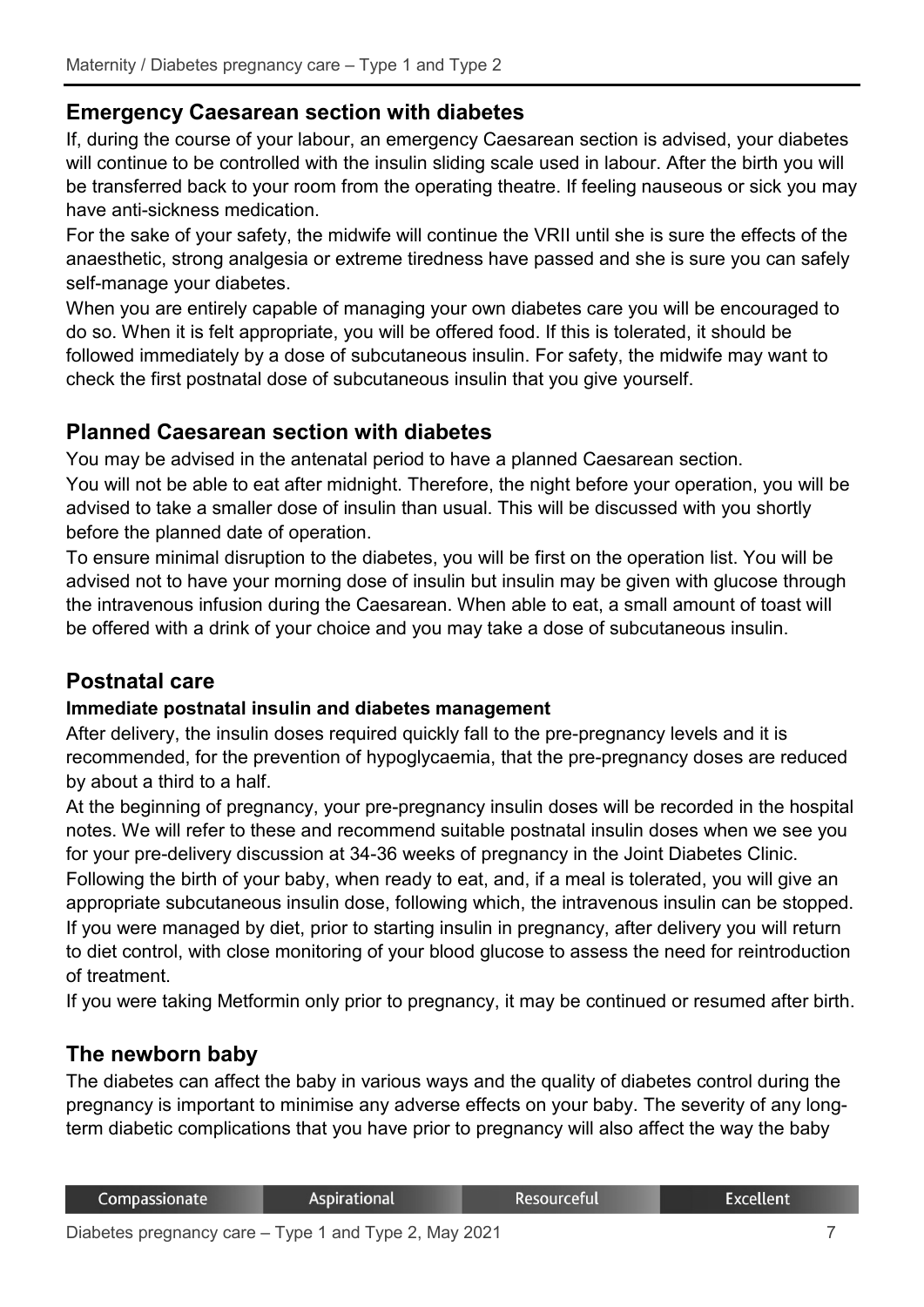responds after birth. Your baby will not be born with diabetes and most babies born to mothers with diabetes have little or no problem.

# **Infant feeding**

- **Breastfeeding:** Breastfeeding has many benefits and, in particular, is protective against type 1 and 2 diabetes, obesity and heart disease later in life, as well as being protective against common infections after birth. Antenatal breastfeeding classes are available and can be booked by calling 0118 322 8964. We will strongly encourage you to attend. Towards the end of your pregnancy, antenatal expressing of breast milk will be discussed. This colostrum can be frozen and brought in for the baby after birth and may help to restore a low blood sugar in the baby.
- **Formula feeding:** If you wish to feed your baby with formula, or, if you are unable to breastfeed, you will need to bring a starter pack in of infant formula. You will be asked to feed your baby regularly rather than demand feed your baby and you will be shown how to make up feeds so that you are able to do this correctly when you get home.

# **Hypoglycaemia (low blood sugar)**

While inside your body, even with very well controlled diabetes, the glucose environment for the baby is higher than in a pregnancy unaffected by diabetes and, to maintain a normal blood glucose, the baby may need to produce more insulin than average.

After birth, the baby's high insulin production can take a few days to settle down. This means that, without the constant glucose supply from you, the baby's blood glucose can quickly drop to hypoglycaemic levels (excessively low blood glucose). In a newborn baby, we like the blood glucose to be above 2.5mmol/L. This is quite a bit lower than you would consider normal for yourself. We take great care over the baby's blood glucose level because it is thought that untreated hypoglycaemia can cause harm to the baby's brain development. A low blood glucose for a short time is not thought to harm the baby.

Immediately after birth, the baby's blood glucose will reflect your own blood glucose level, and then a natural drop in blood glucose occurs in most newborns. So we test the baby's blood glucose, with a prick to the heel, at about four hours after birth, or before the second feed, whichever is sooner. By this time we will see the effect of the baby's own insulin production on his or her blood glucose. If the baby is showing signs of hypoglycaemia before four hours then the blood glucose will be checked sooner.

If you wish to breastfeed, you will be encouraged to put your baby to the breast as soon as possible after birth and to feed your baby very frequently. If the baby's blood glucose becomes very low we may need to recommend a supplement of milk.

# **Hypothermia (low temperature)**

A newborn baby can become cold very quickly and will use a lot of energy and, therefore, blood glucose to bring the temperature back to normal. For this reason, we pay particular attention to keeping the baby warm. At birth a hat will be placed on your baby's head and immediately after birth we will want to dry the baby thoroughly. Skin-to-skin contact with your baby is fine but the baby should remain covered under warm towels and blankets. The baby should be exposed to the air as little as possible during activities such as weighing and dressing.

| Compassionate | Aspirational | Resourceful | Excellent |
|---------------|--------------|-------------|-----------|
|               |              |             |           |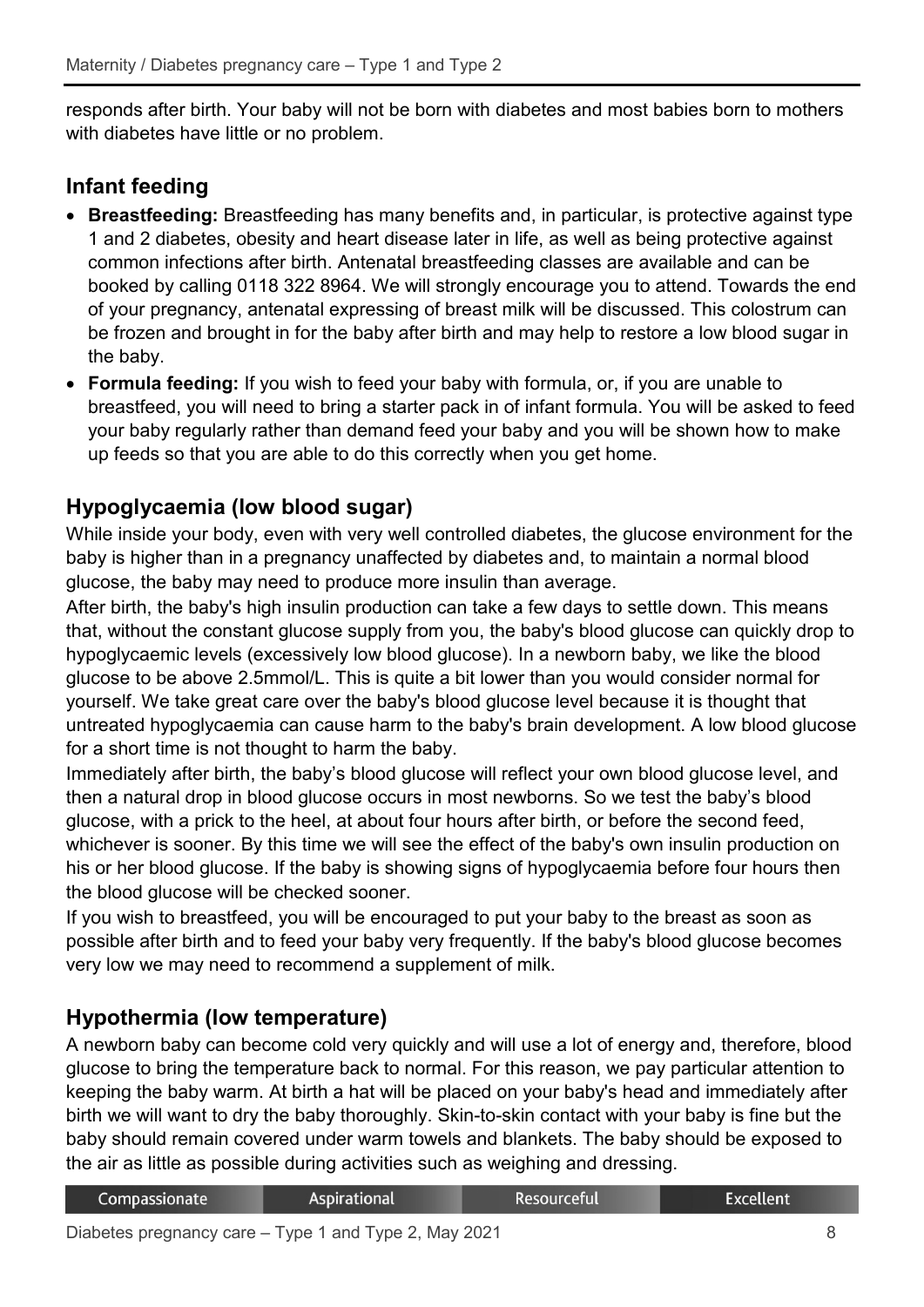# **Breathing difficulties**

The lungs of babies from diabetic mothers can develop later than babies from mothers without diabetes. For this reason we will observe your baby's breathing after birth for any signs that the baby is working extra hard to breathe. When this happens, one of the first signs we recognise is noisy breathing. This is known as 'grunting'. If we hear grunting, or if there are other signs of laboured breathing, we will ask the paediatrician to see the baby. Grunting may mean that the baby will need to go to the Special Care Baby Unit to receive more intensive therapy and monitoring than can be given on the ward. The duration of breathing difficulty can range from a few hours to a few days, usually depending on the gestation at delivery.

# **Special Care Baby Unit**

Babies who are born at term and are within a normal weight range at the time of birth are less likely to need to go to the Special Care Baby Unit. Babies who have become very large have a greater risk of needing special care. The Special Care Baby Unit, also known as the Neonatal Unit is called Buscot Ward and is on the 6th floor of the Maternity Block. After giving birth, as soon as you are up and around, you will be encouraged to visit your baby as much as possible. In the immediate period after delivery, your partner can visit if you are unable to go. They will be given a photograph of the baby for you to have.

# **Postnatal ward**

If there are no problems after the birth, you will be transferred with your baby to the postnatal ward. Here the staff are trained in the care of babies who need extra monitoring. Your baby will continue to need regular blood glucose checks until the blood sugars are stable. This normally takes at least 24 to 48 hours.

# **Jaundice**

Before birth the baby is likely to have a higher than average number of red blood cells, which are not needed after delivery. Breaking down the excess red cells can sometimes lead to jaundice 2 to 3 days after birth. This can be more common in babies of mothers with diabetes. If your baby becomes jaundiced, small blood samples will be taken from your baby's heel to check the jaundice level. If it is found to be too high, artificial sunlight therapy will be started. If the baby is otherwise well, this can be done on the ward, by your own bed.

# **On-going insulin requirements**

During the first few days following delivery, your blood glucose levels may be a little erratic. It will not matter if your blood glucose is a little high after delivery, providing we reintroduce insulin appropriately. The diabetes midwives will make regular visits to the postnatal ward to advise you about this.

If you deliver over a weekend, or a bank holiday, when the diabetes midwives are not available, if you feel confident to self-adjust your insulin, then increase your doses by 1 or 2 units per dose until your levels are between 5 – 8 mmol/L. This is slightly higher than that recommended during pregnancy.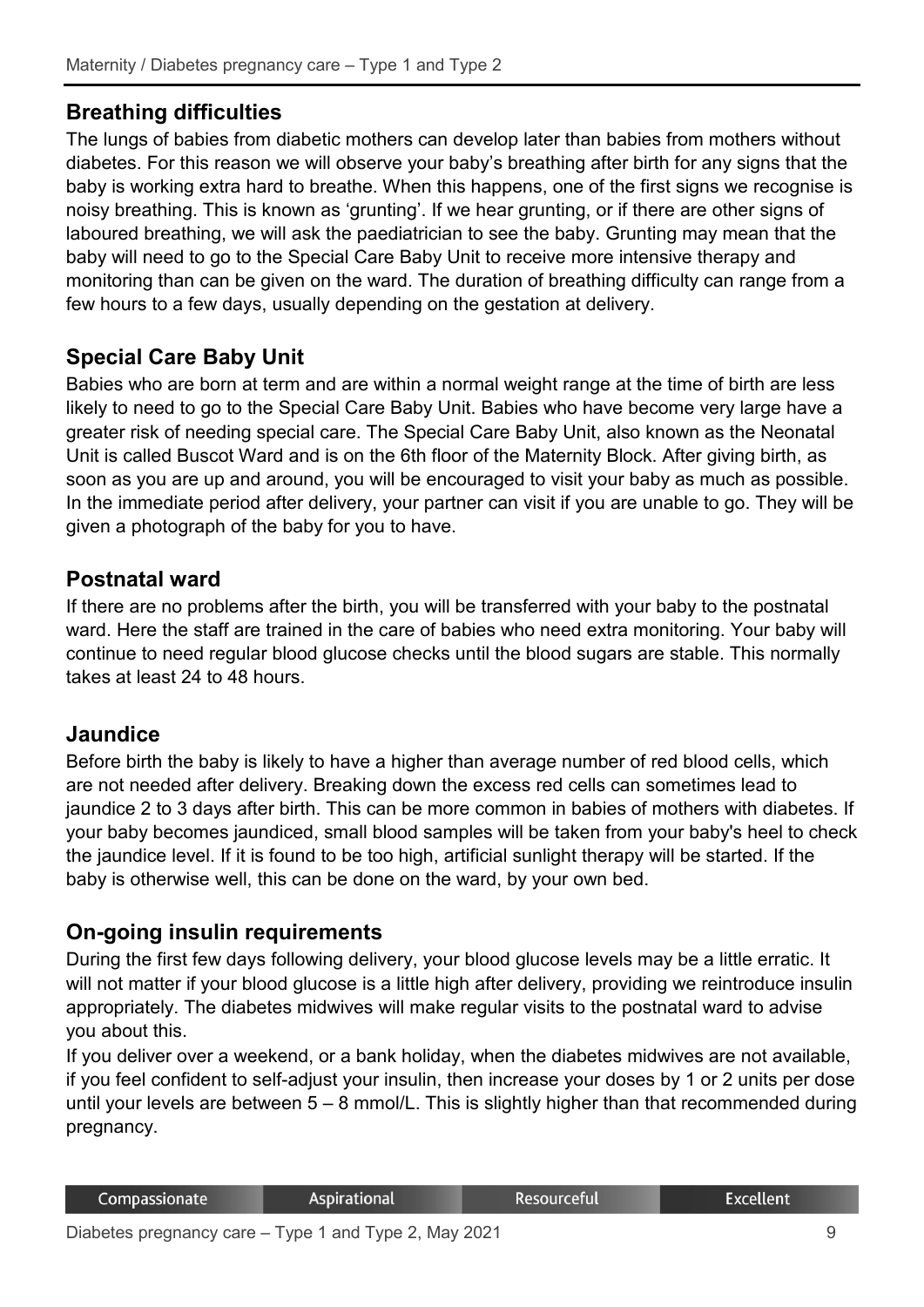Some women find that while breastfeeding they notice a fall in their blood glucose and we recommend that you have some rapid acting carbohydrate food or drink near you while feeding your baby.

When at home, you may contact us to help you with insulin adjustment. We are allowed to give advice to you up to 6 weeks after birth, after which we can no longer manage your diabetes care.

# **Length of stay**

The length of time you stay in hospital will depend on how you have given birth and, more significantly, the baby's progress after birth. It may be as little as 24 hours or as much as several days.

# **Postnatal follow-up**

After you have given birth, it will be decided whether you need a postnatal appointment at the hospital. Women who normally have their diabetes care at the Diabetes Centre, Melrose House, are usually given a postnatal appointment, at least 6 weeks after delivery to review the diabetes control. This does not replace the usual 6-week postnatal appointment with your GP. Women whose GP normally oversees their insulin and diabetes care are not usually given a postnatal appointment at the hospital.

If your diabetes has been managed with Metformin or diet control alone, your postnatal appointment can be 6 weeks after delivery with your GP only.

# **Remember**

The diabetes maternity team, in co-operation with you, can give you the help and support you need to avoid, minimise or manage complications in your pregnancy and while the commitment is great on your part, we anticipate a successful outcome for you.

You may find the following websites useful. They include valuable information about all aspects of pregnancy, childbirth and the postnatal period.

- [www.nhs.uk/conditions/pregnancy-and-baby/pages/pregnancy-and-baby-care.aspx#close](http://www.nhs.uk/conditions/pregnancy-and-baby/pages/pregnancy-and-baby-care.aspx#close)
- <https://www.nhs.uk/pregnancy/related-conditions/existing-health-conditions/diabetes/>
- <https://www.diabetes.org.uk/guide-to-diabetes/life-with-diabetes/pregnancy/during-pregnancy>

# **Future pregnancies and family planning**

You can become pregnant while breastfeeding and before you start having periods again. It is very important that you return to an effective method of contraception prior to resuming sexual intercourse. If you think that you may resume sexual intercourse before your 6-week GP postnatal appointment, then see your GP or family planning clinic sooner.

# **Pregnancy and diabetes**

Getting pregnant with high blood glucose increases the risk of miscarriage and abnormalities in the baby. Good glucose control prior to and during the pregnancy minimises these risks. The quality of the glucose control is measured by the HbA1c test and this should be, at the time of conception, as close to 43 mmol/mol (6.1%) as can safely be achieved, certainly, less than 53 mmol/mol (7%). If HBA1c is above 86mmol, it is safer not get pregnant. If you are planning a

| Compassionate | <b>Aspirational</b> | Resourceful | Excellent <sup>1</sup> |
|---------------|---------------------|-------------|------------------------|
|               |                     |             |                        |